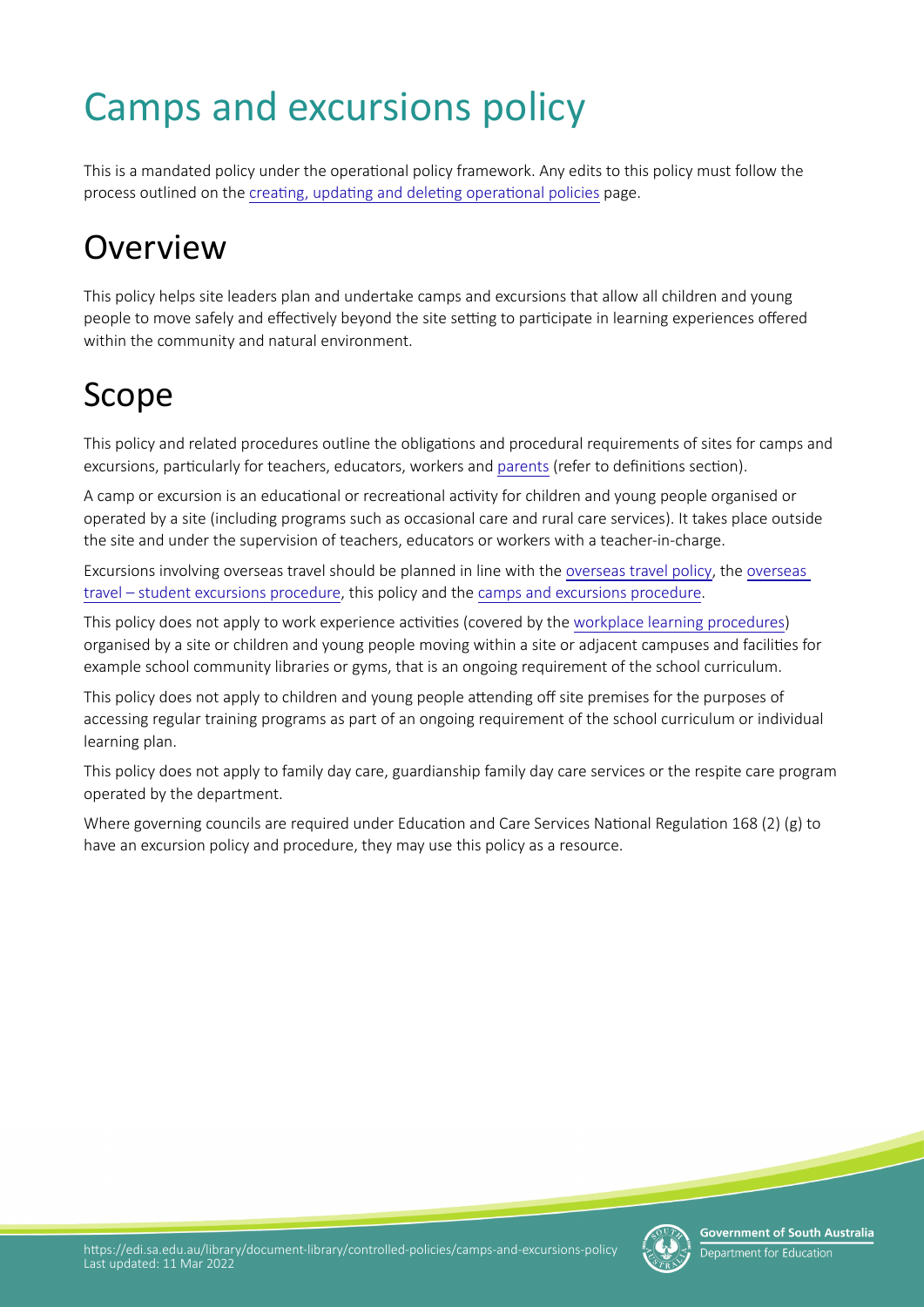# Detail

Camps or excursions support and enrich a range of curriculum areas and provide deep learning experiences to children and young people in a variety of environments. Sites should plan excursions or camps within the context of the educational program specific to their site. Sites should make sure children, young people and parents are adequately prepared and aware of the purpose of the learning experience.

Site leaders must make sure workers are aware preschool aged children are prohibited from participating in camps.

For the purposes of this policy and the [camps and excursions procedure](https://edi.sa.edu.au/library/document-library/controlled-procedures/camps-and-excursions-procedure), where a young person has enrolled at a school as an independent student (see definitions section), any obligation or responsibility of a parent applies instead to that independent student.

All camp or excursion documentaton must be submited and approved in line with this policy and associated procedures before any camp or excursion taking place. Specifc details on how to conduct a camp or excursion are included in the [camps and excursions procedure.](https://edi.sa.edu.au/library/document-library/controlled-procedures/camps-and-excursions-procedure)

# Duty of care

All department workers owe a duty to take reasonable care to protect those children and young people in their care and control from a reasonably foreseeable risk of harm. If harm results from a failure to exercise the required standard of care, a negligence claim may result. Refer to the [duty of care to children and young](https://edi.sa.edu.au/library/document-library/controlled-policies/duty-of-care-policy)  [people policy.](https://edi.sa.edu.au/library/document-library/controlled-policies/duty-of-care-policy)

In addition to the obligations outlined above, site leaders must advise department workers (including volunteers) that they have statutory obligations under section 28 and 29 of the Work Health and Safety Act [2012 \(SA\)](https://www.legislation.sa.gov.au/LZ/C/A/WORK%20HEALTH%20AND%20SAFETY%20ACT%202012.aspx) (WHS Act) to:

- take reasonable care for their own health and safety
- take reasonable care that their acts or omissions do not adversely affect the health and safety of others
- comply, so far as they're reasonably able, with any reasonable instruction given by the department to allow the department to comply with the WHS Act
- cooperate with any reasonable departmental policy or procedure relating to health or safety at the workplace that has been notified to them.

To fulfil the department's legal obligations, the site leader must nominate a teacher-in-charge for any camp or excursion.

To ensure the safety and wellbeing of children, young people and workers during camps or excursions, everyone must be made aware of their roles and responsibilites.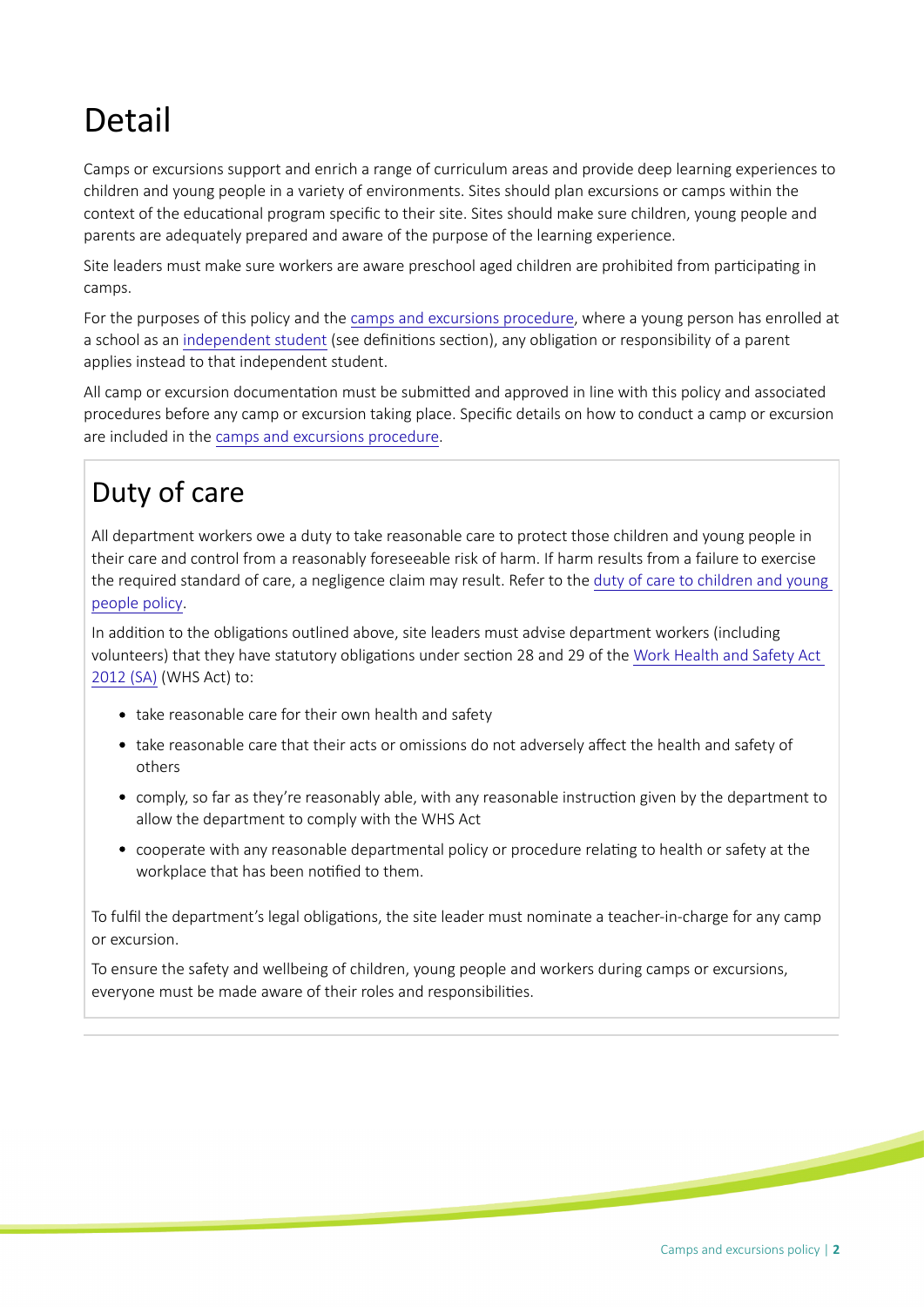# Education and early childhood services national law and regulations

Preschools must make sure there is adequate supervision of children at all tmes. They must also take every reasonable precaution to protect children from harm and any hazard or risk likely to cause injury. This is in line with the:

- Education and Early Childhood Services (Registration and Standards) Act 2011 (Schedule 1 Education and Care Services National Law)
- Education and Early Childhood Services (Registration and Standards) Regulations 2011.

This includes the requirements to conduct a risk assessment (see the risk management secton of the [camps](https://edi.sa.edu.au/library/document-library/controlled-procedures/camps-and-excursions-procedure)  [and excursions procedure](https://edi.sa.edu.au/library/document-library/controlled-procedures/camps-and-excursions-procedure)) before an excursion and ensure appropriate authorisations as per the acceptance and refusal of authorisations policy.

## Inclusivity

As outlined in the *Disability Discriminaton Act 1992,* camps and excursions must be inclusive of all children and young people to make sure they are given the opportunity to participate. Camps and excursions can provide a unique opportunity for all students to be included in enriching learning experiences that promote the principles of inclusivity.

It is unlawful for a site to discriminate against a child or young person on the grounds of disability, sexual orientaton, gender identty or intersex status by denying or limitng their access to a school camp or excursion.

For more guidance on supporting gender diverse and intersex children and young people during camps or excursions, refer to the [gender diverse and intersex children and young people support procedure \(PDF](https://edi.sa.edu.au/library/document-library/controlled-procedures/gender-diverse-intersex-children-young-people-support-procedure.pdf)  [315.7KB\).](https://edi.sa.edu.au/library/document-library/controlled-procedures/gender-diverse-intersex-children-young-people-support-procedure.pdf)

#### Financial assistance for families

Costs should be structured to make sure there is no undue fnancial burden imposed on individual children or young people or their families. Sites should consider whether fnancial assistance (for example subsidy or payment plan) will be ofered. This should be communicated to families during the consent seeking process. Parents are liable for the costs associated with their child or young person's attendance on a camp or excursion.

However, in cases where a family has been approved for School Card and the site has set that family's [materials and services charge](https://edi.sa.edu.au/finance/for-schools-and-preschools/school-and-preschool-systems-and-procedures/materials-and-services-charge) as less than the subsidy or the 'value of the standard sum', the diference may be used by the parent against the cost of a camp or excursion. If for any reason a child or young person is unable to attend a camp or excursion, the site should negotiate with the family reasonable reimbursement of costs paid.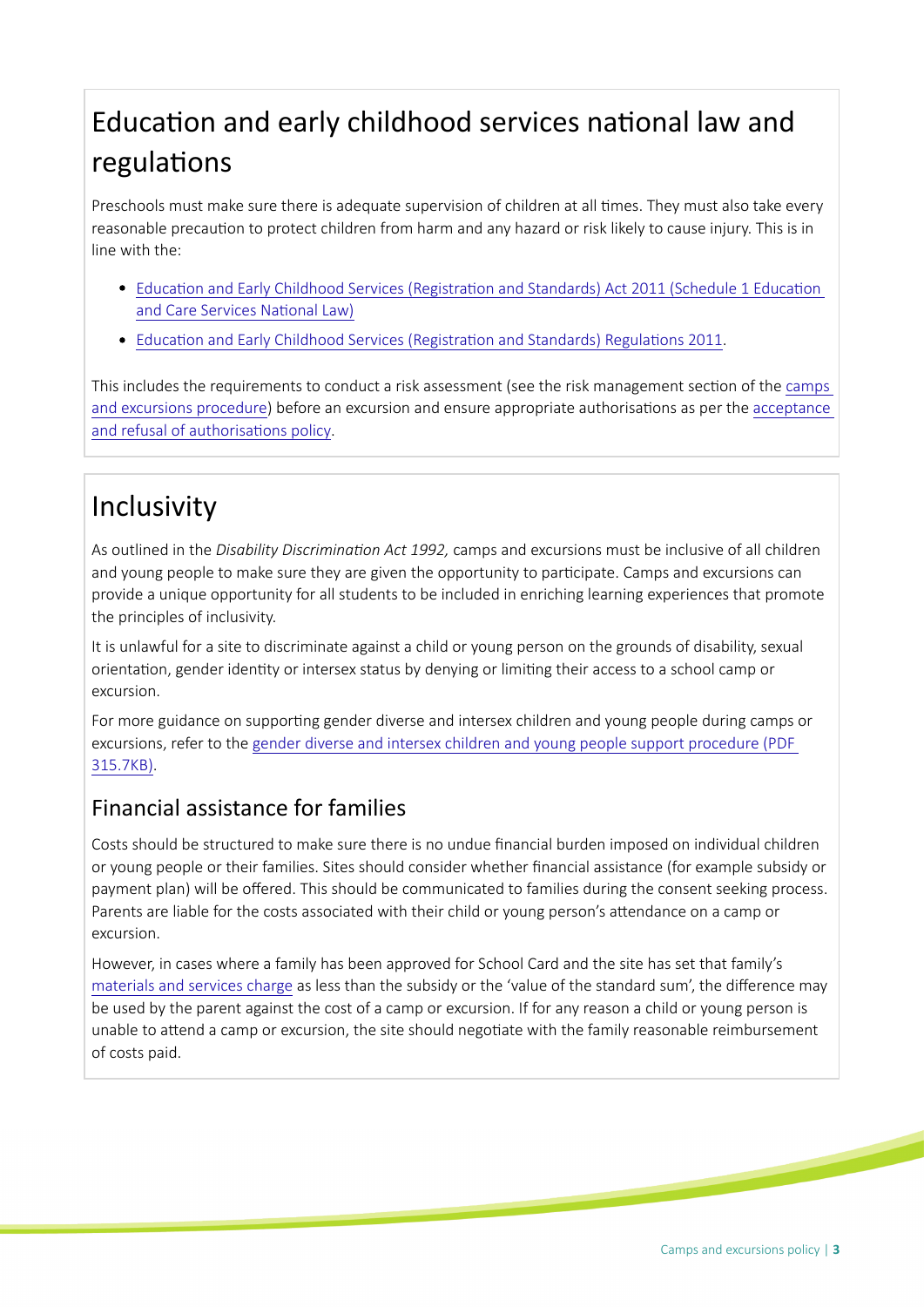#### Support needs of children and young people

The support needs of children and young people with disabilities or medical conditions, multicultural groups (including racial and religious backgrounds) and transgender and intersex will require careful consideraton and consultation with parents. Appropriate support measures should be put in place for these children and young people so they can access the learning experiences available through camps and excursions. All support needs required for the child or young person in the context of the camp or excursion location and proposed activities must be captured within the sports, adventure, camps and excursions risk management [form \(DOCX 2.1MB\)](https://edi.sa.edu.au/library/document-library/psp/conditions-for-learning/camps,-excursions-and-sporting-activities/camps-and-excursion-risk-management-form.docx) (see the risk management section of the [camps and excursions procedure\)](https://edi.sa.edu.au/library/document-library/controlled-procedures/camps-and-excursions-procedure).

#### Disability standards

The Disability Standards for Education 2005, strengthen the obligation of sites to make sure off-site activities are designed to include children and young people with disabilities by taking all reasonable steps to make sure the child or young person can participate in the courses or programs provided by the site. In particular, refer to the standard for participation (part 5) and the standard for curriculum development, accreditation and delivery (part 6).

#### **Reasonable adjustments**

Sites should, where necessary, make reasonable adjustments to help the child or young person partcipate in the camp or excursion. To determine what a reasonable adjustment is, consider the factors in the definitions section. Course determination and planning must be undertaken before or alongside the initial planning for the camp or excursion.

If the adjustment is reasonable but would impose unjustifiable hardship (see definitions section) on the site or department, then it may be considered appropriate not to comply with the requirements of the standards.

Where a course or program necessarily includes an activity that the child or young person cannot participate in, the site can offer an activity that is considered a reasonable substitute or adjustment. It must be within the context of the overall aims of the course or program.

However, thorough inital planning should reduce the likelihood of this needing to occur. Clause 5.3 of the [Disability Standards for Educaton 2005](https://www.legislation.gov.au/Details/F2005L00767) outlines other measures that a site may implement to allow the child or young person to participate in the course or program on the same basis as other children or young people.

#### **Principles of inclusion**

The concept of inclusivity is further supported by the [principles of inclusion for children and students with](https://www.education.sa.gov.au/parents-and-families/health-and-disability-support/health-and-disability-programs/principles-inclusion-children-and-students-disability-education-and-care)  [disability in educaton and care](https://www.education.sa.gov.au/parents-and-families/health-and-disability-support/health-and-disability-programs/principles-inclusion-children-and-students-disability-education-and-care). Specifcally principle 1, which states 'all children and students who experience disability have the right to access and participate in education'.

These principles are endorsed by all 3 school sectors and must be considered when planning and implementing a camp or excursion.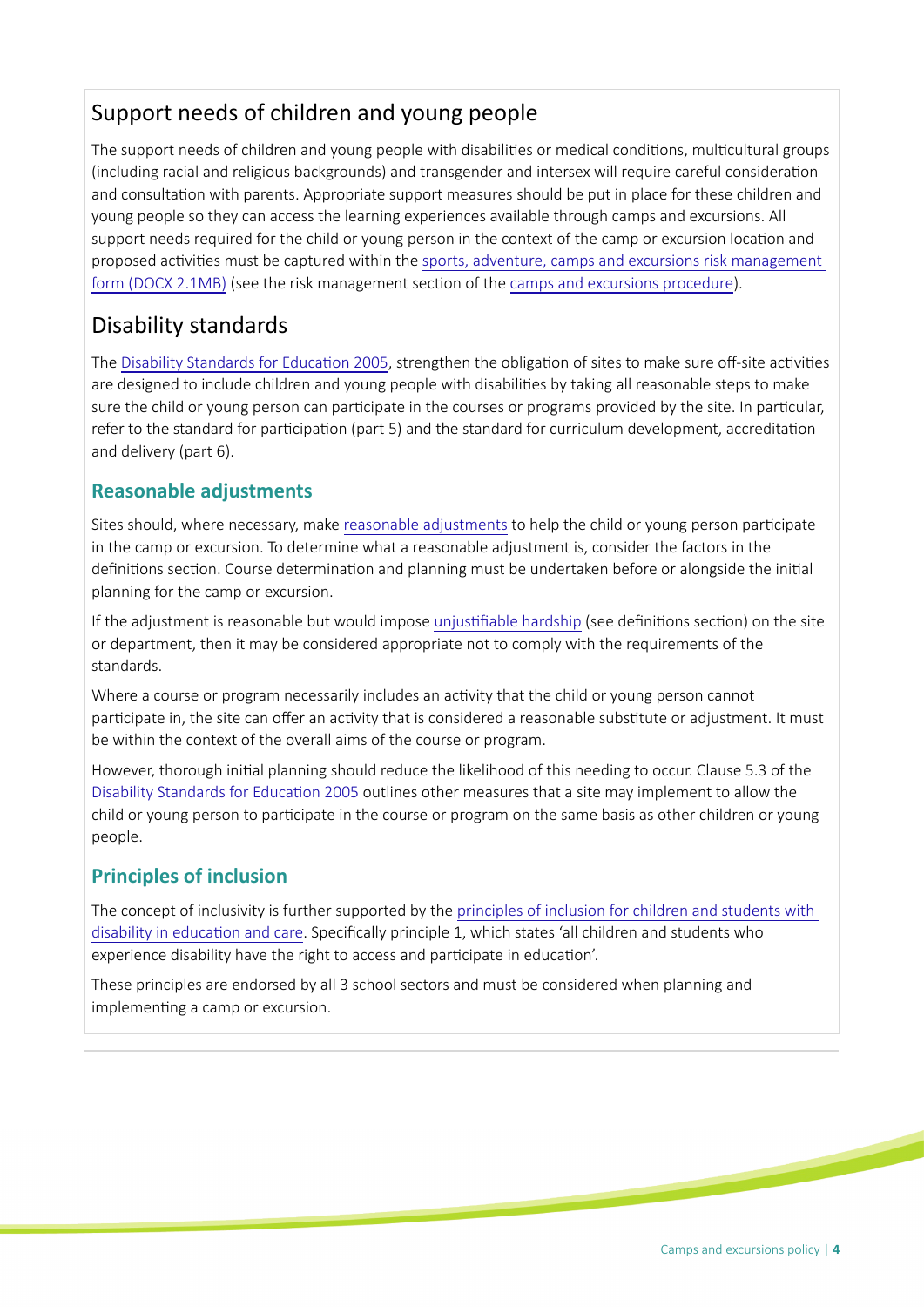# Child protection

All workers for the purpose of this policy and associated procedures are mandated notifiers under the [Children and Young People \(Safety\) Act 2017.](https://www.legislation.sa.gov.au/LZ/C/A/CHILDREN%20AND%20YOUNG%20PEOPLE%20(SAFETY)%20ACT%202017.aspx) They must be made aware of their obligations to report a reasonable suspicion that a child or young person is, or may be, at risk to the Child Abuse Report Line (131 478) or through the onlinechildprotectionreportingsystem.

Workers must also be aware and implement their obligations in line with the department's child protection in education and early childhood services policy.

#### Mandatory training

All people working or volunteering with children and young people on a department site or with a department program must undertake mandatory training related to their child protecton responsibilites. The training ensures an understanding of roles and responsibilites in keeping children and young people safe, as well as reporting of reasonable suspicion that a child or young person may be at risk. For camps and excursions, mandatory training includes all department employees and volunteers attending the camp or excursion. It does not include a third-party provider of an activity or service where the nature of the camp or excursion is a time limited once-off activity where teachers provide constant supervision.

In the situation of a camp or excursion with an overnight stay, given the extended time and added risk, it is not considered a once-off activity. In such a case, a third-party provider of a camp or excursion is required to undertake mandatory training. In most instances, Responding to Risks of Harm, Abuse and Neglect – Education and Care (RRHAN-EC) is the required training.

Refer to RRHAN-EC mandatory notification training for more information and a tool to find out what RRHAN-[EC training you need to do](https://www.education.sa.gov.au/working-us/responding-abuse-and-neglect-training/find-out-ran-ec) depending on your circumstances.

Screening requirements for department employees, volunteers, third-party providers and external providers (workers) are provided in the [screening and suitability – child safety policy \(PDF 280.0KB\)](https://edi.sa.edu.au/library/document-library/controlled-policies/screening-and-suitability-child-safety-policy.pdf).

See the child protection section of the [camps and excursions procedure](https://edi.sa.edu.au/library/document-library/controlled-procedures/camps-and-excursions-procedure) for more detail.

# Risk management

Camps and excursions are an extension of the workplace as defned in the WHS Act. This includes transportation to sites and activities conducted while at the camp or excursion. To make sure children, young people and workers are safe, planning must start by identfying hazards and managing risks around health, safety and wellbeing in line with the department's [camps and excursions procedure](https://edi.sa.edu.au/library/document-library/controlled-procedures/camps-and-excursions-procedure). Planning must be done before the camp or excursion takes place and before the site leader gives approval.

Camps and excursions risks should be identified and managed using the sports, adventure, camps and [excursions risk management form \(DOCX 2.1MB\).](https://edi.sa.edu.au/library/document-library/psp/conditions-for-learning/camps,-excursions-and-sporting-activities/camps-and-excursion-risk-management-form.docx) Where a recurring camp or excursion has an existng risk management form, this may be reviewed and implemented for the current activity. This should only happen if the details remain the same and the controls have been implemented and are effective in reducing risks to an acceptable level.

Sites must make sure a risk assessment has been completed before seeking parental consent. See the risk management section of the [camps and excursions procedure](https://edi.sa.edu.au/library/document-library/controlled-procedures/camps-and-excursions-procedure) for more detail.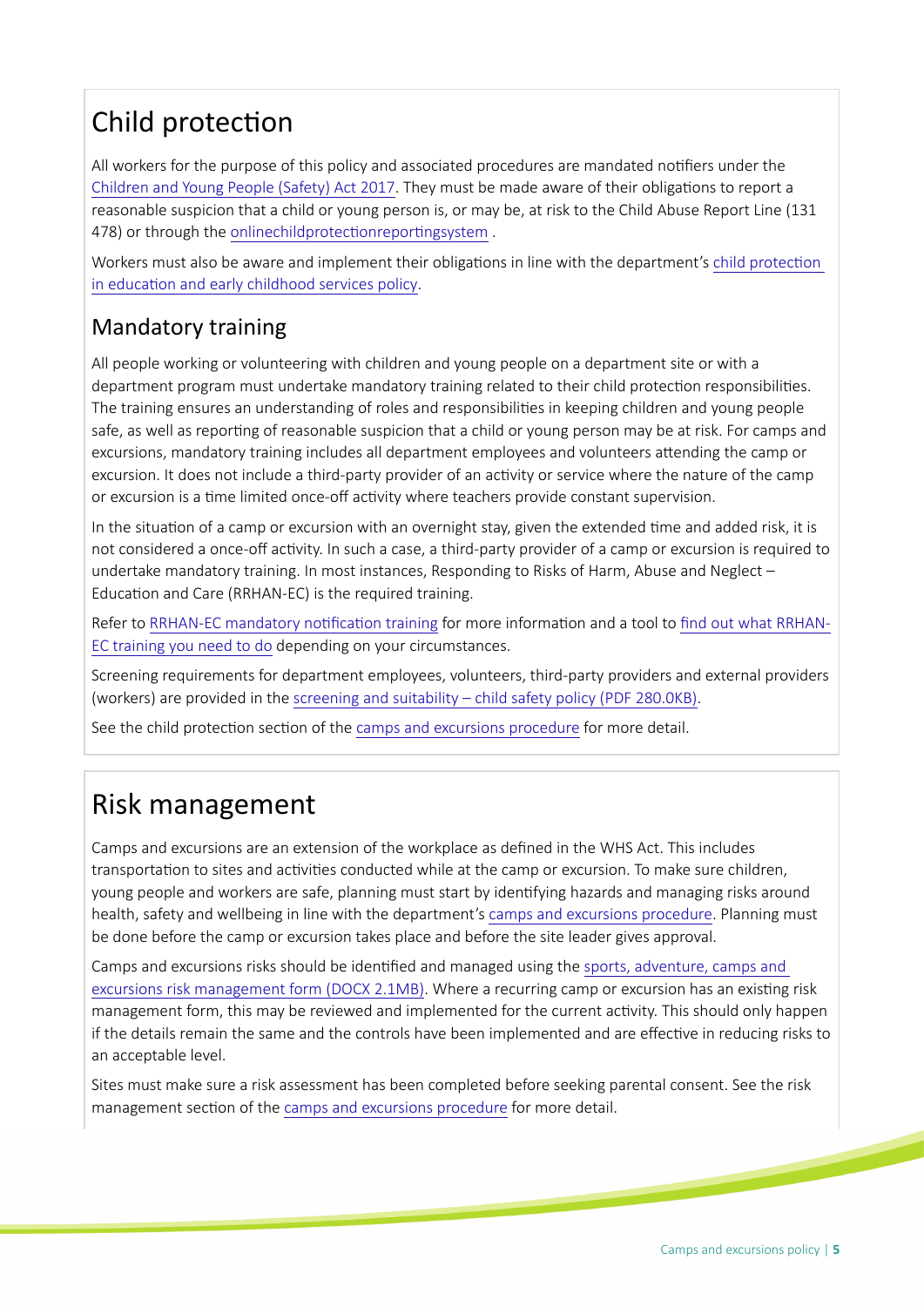# Incident reporting

All workers atending a camp or excursion must be made aware of their obligaton to report incidents to the teacher-in-charge. The teacher-in-charge must contact the site leader as soon as practicable to ensure reporting of injuries and critical incidents as soon as possible through the incident and reporting management system. Reporting must be made in line with the department's reporting critical incidents, [injuries, hazards and near misses procedure \(PDF 365.9KB\)](https://edi.sa.edu.au/library/document-library/controlled-procedures/reporting-critical-incidents-injuries-hazards-and-near-misses-procedure.pdf).

See the accidents, incidents, insurance and claims section of the [camps and excursions procedure](https://edi.sa.edu.au/library/document-library/controlled-procedures/camps-and-excursions-procedure) for more detail.

### Parents on camps or excursions

Site leaders can consider requests from parents to accompany their child or young person to provide specifc one-to-one support. However, no parent must be expected to accompany their child, and the child or young person's partcipaton must not depend on their support. If the parent's request is considered appropriate and they're a suitable person, they will be considered a volunteer and must comply with the requirements of the department's [volunteer policy](./?a=385726) and [volunteer procedure for schools, preschools and](./?a=385928)  care settings.

Refer to screening and assessing suitability of volunteers in schools, preschools and settings for more information.

When considering such a request, the site leader must note that the presence of the parent does not diminish the site's duty of care for that child or young person or others in atendance at the camp or excursion. All provisions of this policy and the [camps and excursions procedure](https://edi.sa.edu.au/library/document-library/controlled-procedures/camps-and-excursions-procedure) stll apply, for example activity safety requirements and supervision ratios.

# Site-based contact person

There must be a site-based or delegated contact person for all camps and excursions. This person must:

- be a department employee
- be contactable at all times for the duration of the event
- have copies of all relevant documents, including relevant health care plans and the [sports, adventure,](https://edi.sa.edu.au/library/document-library/psp/conditions-for-learning/camps,-excursions-and-sporting-activities/camps-and-excursion-risk-management-form.docx)  [camps and excursions risk management form \(DOCX 2.1MB\)](https://edi.sa.edu.au/library/document-library/psp/conditions-for-learning/camps,-excursions-and-sporting-activities/camps-and-excursion-risk-management-form.docx), which incorporates the emergency management plan.

See the communications and call in procedure section of the [camps and excursions procedure](https://edi.sa.edu.au/library/document-library/controlled-procedures/camps-and-excursions-procedure) for more detail.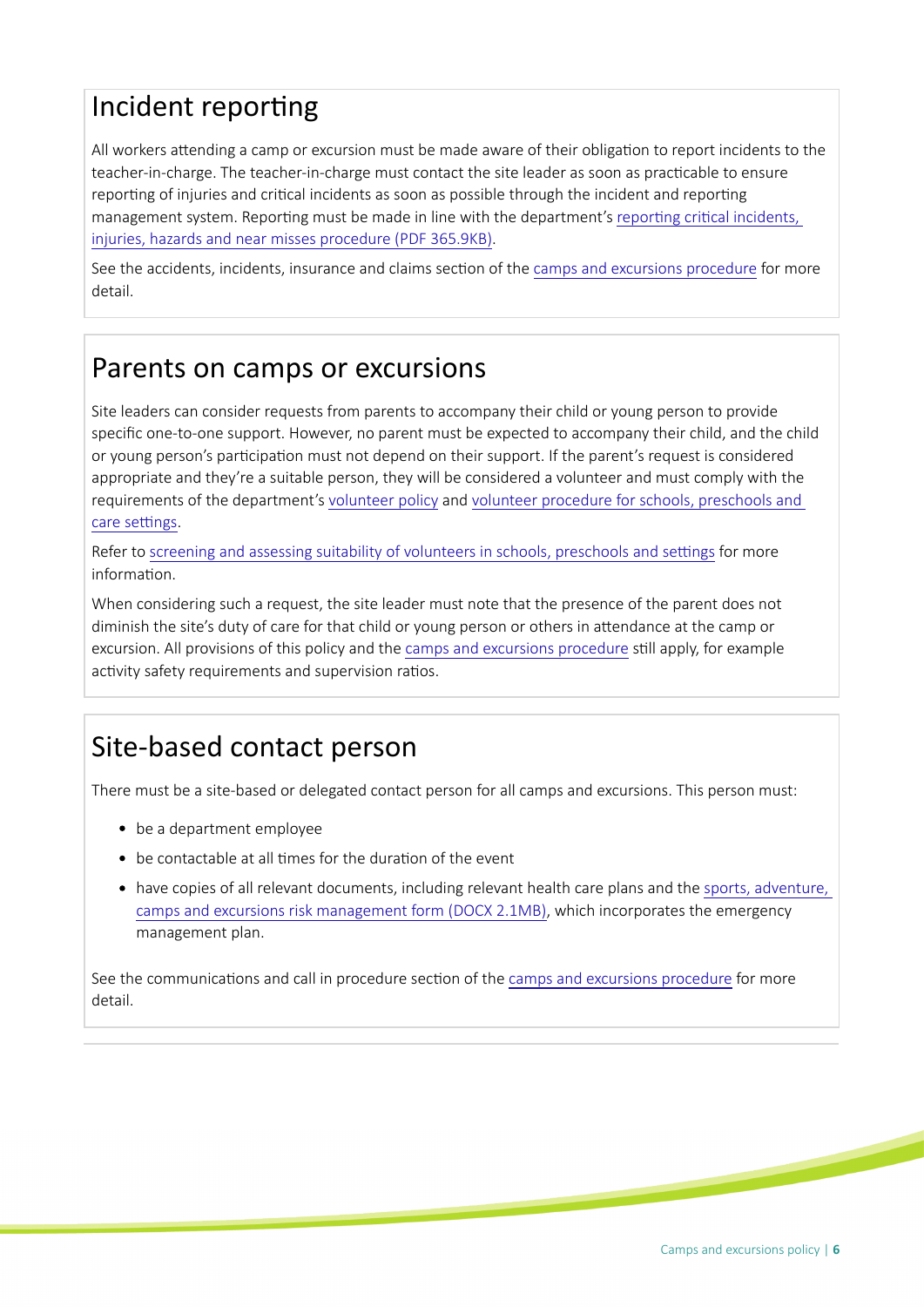## Bushfre prone areas

Camp or excursion planning must consider bushfre danger. Sites should avoid planning camps or excursions in high bushfire danger areas during the summer months, particularly in the period between November and April, in favour of safer venues or tmes. If a bushfre is burning before departure and is likely to threaten the intended camp or excursion site, the camp or excursion must be cancelled.

See the bushfire prone areas section of the [camps and excursions procedure](https://edi.sa.edu.au/library/document-library/controlled-procedures/camps-and-excursions-procedure) for more detail.

More information can be found on emergency management for schools, preschools, education offices and corporate offices.

## Consent

To make sure the department meets its legal obligations, all sites must use the parental consent form for camp, excursion, sporting or adventure activity (ED170) (DOC 146.0KB). The form must not be altered.

All schools and preschools must make sure the following requirements are met:

- Any child or young person is not taken outside of the site premises on a camp or excursion unless written or digital consent has been provided by a parent. Organisers of any activities outside the site grounds or beyond operatng hours must obtain the writen or digital consent of parents or adult students before the activity takes place.
- This policy is made accessible to parents via a web link on the consent form which makes sure parents are aware of the requirements that apply when participating in an organised camp or excursion.
- The consent form given to a parent states the prescribed information (see the camps and excursions [procedure](https://edi.sa.edu.au/library/document-library/controlled-procedures/camps-and-excursions-procedure) for more details).
- The consent form must be provided by a parent to a site staff member or teacher-in-charge no later than one week before the scheduled camp or excursion.

### Digital Consent

Where consent is being obtained digitally, digital forms used must comply with the requirements above, including replicating the content of the ED170 in digital format. In addition, schools and preschools must:

- have paper-based processes for families that prefer not to use online mechanisms for granting approval
- have processes in place to verify the email address of parents on fle
- provide unique links or emails to the parents of each child or young person when requesting consent
- make sure use of the third-party supplier (for example forms sofware) is in accordance with the department's ICT security and privacy policies – a minimum, data in transit must be encrypted and controls implemented to protect data at rest.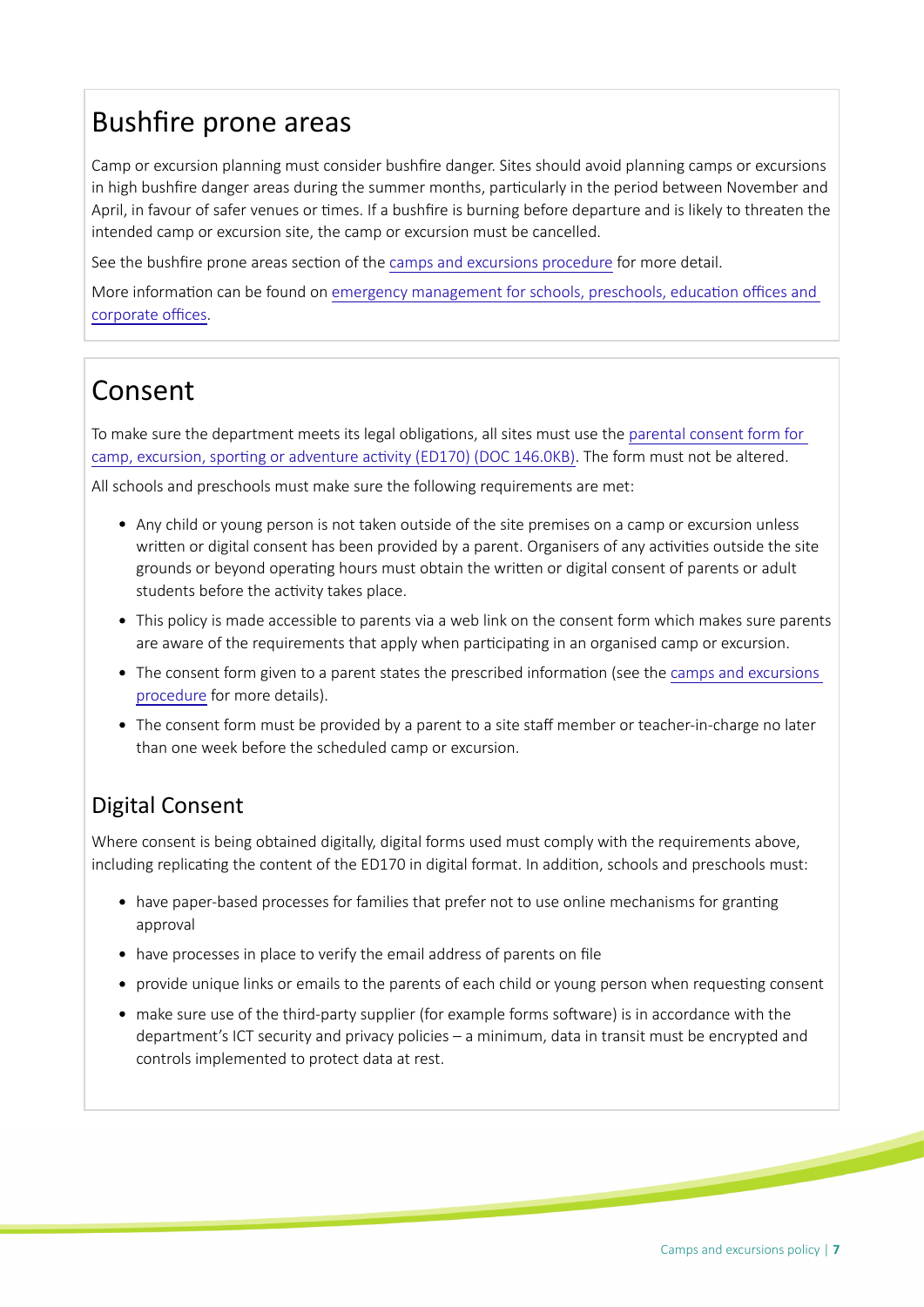#### Consent waivers

Consent forms must not include a waiver clause that states the site or department cannot be held responsible for an accident or injury to the child or young person. Where a site is required to sign waiver forms for children or young people to secure a booking for a camp or excursion, contact the department's Legal Services Directorate at education.legalrequests@sa.gov.au for advice.

Ultmately, the site leader is responsible for making sure the required consent is obtained before any camp or excursion takes place and that all relevant informaton is provided to the parent.

See the consent section of the [camps and excursions procedure](https://edi.sa.edu.au/library/document-library/controlled-procedures/camps-and-excursions-procedure) for more detail.

### Planning a camp or excursion

The site leader must make sure all necessary planning and documentaton has been completed before the camp or excursion is fnalised and approved.

See the site leader responsibilities, planning, contingency and emergency management section of the [camps and excursions procedure](https://edi.sa.edu.au/library/document-library/controlled-procedures/camps-and-excursions-procedure) and the [checklist to assist in planning camps or excursions \(DOCX 453.7KB\)](https://edi.sa.edu.au/library/document-library/psp/conditions-for-learning/checklist-to-assist-in-planning-camps-or-excursions.docx) for more detail.

# Alcohol, drugs and smoking

The health, safety and welfare of children, young people and workers during a camp or excursion must not be compromised by unsafe behaviour.

The consumption of alcohol, illicit drugs or prescription medication that impairs judgement, by supervisory team members or children and young people on camps and excursions, is not permited.

Department employees on camps or excursions remain on duty even during rest and relaxation periods. In an emergency, they're required to take responsibility for children and young people at short notice.

A camp or excursion actvity and its facilites are an extension of the site. Therefore smoking, including the use of electronic cigarettes, is not permitted on premises at any time. This includes inside buildings, tents, structures and outdoor areas (see the [smoke-free policy\)](https://edi.sa.edu.au/library/document-library/controlled-policies/smoke-free-policy). At no time should workers smoke in the presence or view of children and young people.

Instances of children or young people being suspected of possessing, or being under the infuence of, alcohol or illicit drugs should be managed using the [alcohol, tobacco and other drugs incident management](https://edi.sa.edu.au/library/document-library/controlled-procedures/alcohol,-tobacco-and-other-drugs-incident-management-procedure)  [procedure.](https://edi.sa.edu.au/library/document-library/controlled-procedures/alcohol,-tobacco-and-other-drugs-incident-management-procedure)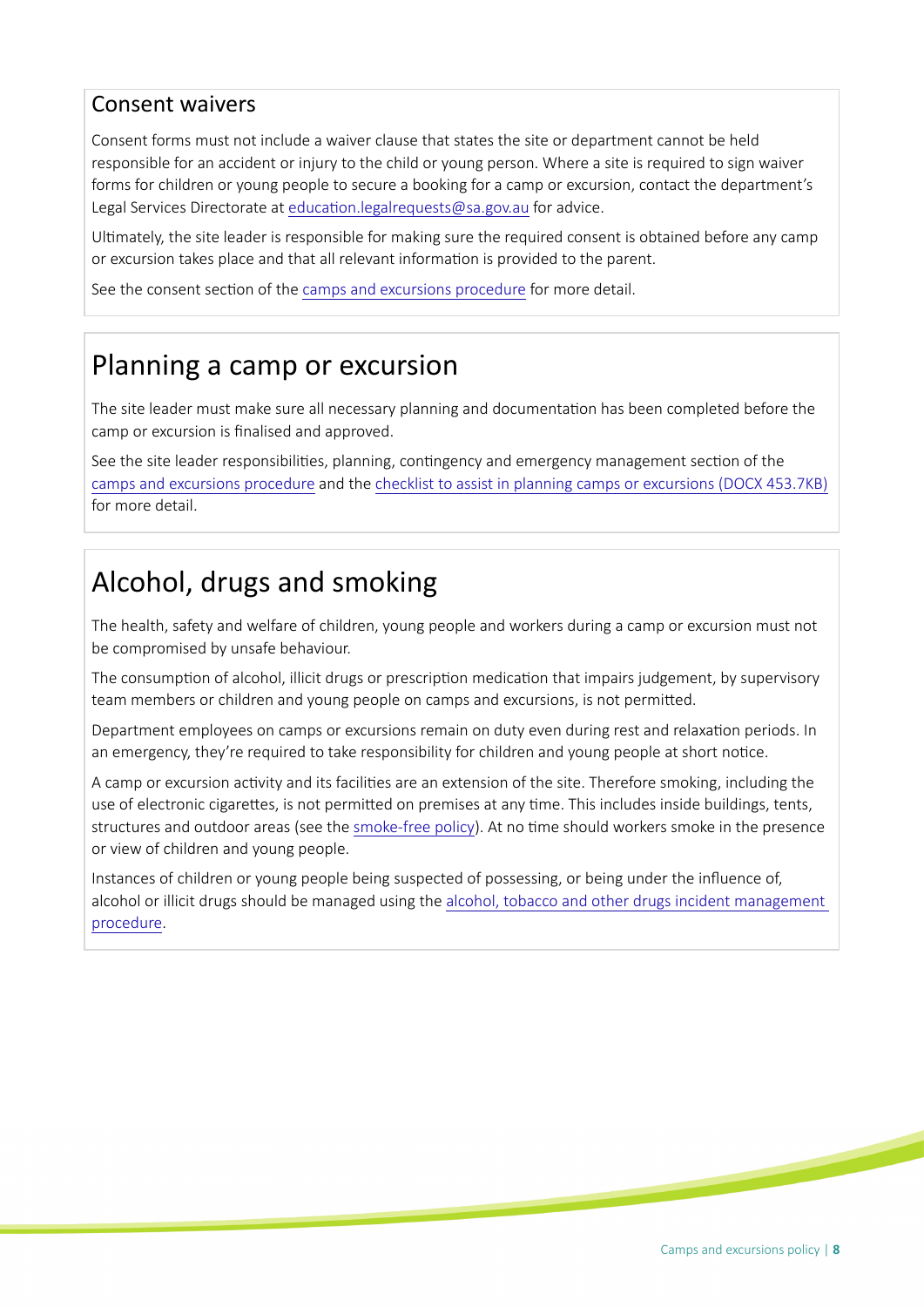# Roles and responsibilites

### Teacher-in-charge or responsible person

Make sure the camp or excursion is suitable for all participants.

Make sure the purpose of the camp or excursion is linked to the learning program, and children, young people and parents are aware of the learning focus and behavioural expectatons.

Plan and undertake camps or excursions in line with this policy and the [camps and excursions procedure.](https://edi.sa.edu.au/library/document-library/controlled-procedures/camps-and-excursions-procedure)

Make sure all relevant information about roles, responsibilities and obligations in line with this policy and associated procedures is clearly communicated to all accompanying adults, volunteers (workers) and children and young people.

Identfy and manage risks associated with the camp or excursion through use of the [sports, adventure,](https://edi.sa.edu.au/library/document-library/psp/conditions-for-learning/camps,-excursions-and-sporting-activities/camps-and-excursion-risk-management-form.docx)  [camps and excursions risk management form \(DOCX 2.1MB\)](https://edi.sa.edu.au/library/document-library/psp/conditions-for-learning/camps,-excursions-and-sporting-activities/camps-and-excursion-risk-management-form.docx).

Make sure activities are challenging but risk-managed, reflecting curriculum-based child or young person learning outcomes.

Exercise reasonable care and supervision throughout the duration of the camp or excursion.

Make sure all participants understand the nature and purpose of the activity and have developed the prerequisite knowledge, understanding and skills.

Make sure appropriate first aid is available in line with the first aid and infection control standard.

Where private or hire vehicles are used, advise the owner and driver that appropriate insurance cover is required in line with Determination 3.2 of the Commissioner for Public Sector Employment.

Make sure supervisory team members are fully briefed and trained for their roles and responsibilites. Delegate appropriate roles and responsibilities to workers as required.

Make sure any injury or incident is reported to the department in line with this policy, the camps and excursions procedure and the reporting critical incidents, injuries, hazards and near misses procedure (PDF [365.9KB\),](https://edi.sa.edu.au/library/document-library/controlled-procedures/reporting-critical-incidents-injuries-hazards-and-near-misses-procedure.pdf) and make sure the site leader is notified.

Exercise mandatory notification requirements, as appropriate.

# **Workers**

Comply with the requirements of this policy and the camps and excursions procedure.

Comply with all reasonable instructions from the teacher-in-charge.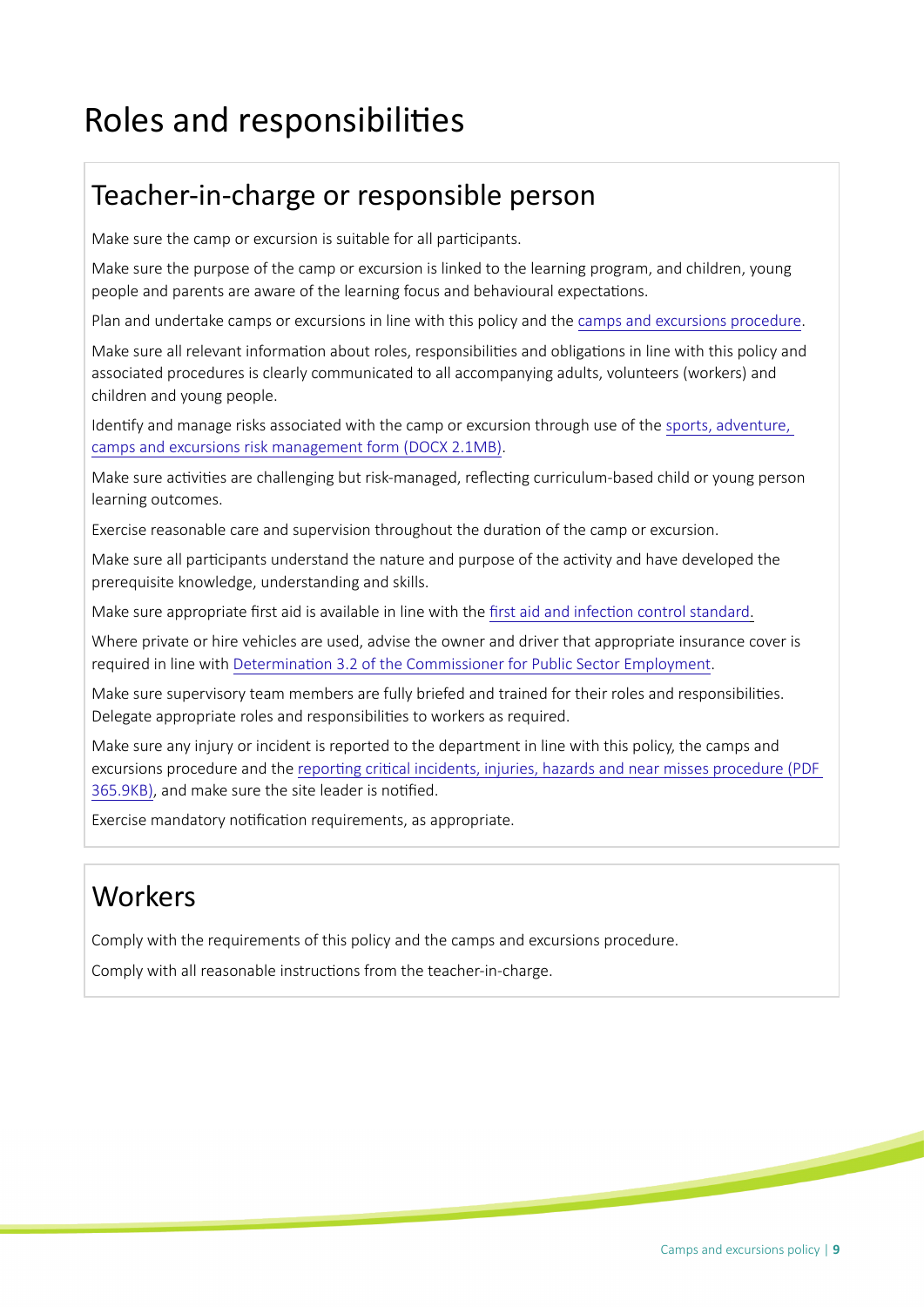Work with and advise the teacher-in-charge on the following:

- Contribute to the conduct of the risk management process by carefully assessing the range of activities and applicable risks.
- Identify and manage specific risks identified in participants' health care plans.
- Implement all identified controls to reduce the risk of injury to children and young people.
- Observe the standards of safe practice in any activity established by accredited organisations and other specialist practitioners.
- Use correct actvity equipment, including any required safety equipment.
- Alert the specialist instructor or trainer to health care plans when needed and mandatory notification requirements.
- $\bullet$  Exercise mandatory notification requirements, as appropriate.
- Alert the specialist instructor or trainer to the department's behaviour management policy.

### Site leader (principal or preschool director)

Make sure camps or excursions are planned and conducted in line with this policy and associated procedures before giving approval.

Make sure associated camp or excursion risks are identified and managed and that reasonable care is taken to ensure the safety and care of children, young people and workers.

Make sure the needs of all children and young people are accommodated such as health, safety, medical and behavioural.

Make sure all workers adhere to the requirements of this policy and associated procedures, including obtaining consent and authorisations.

Make sure all accompanying adults, volunteers and instructors (workers):

- meet screening and suitability requirements (refer to screening and assessing suitability of volunteers in schools, preschools and settings)
- are qualified or experienced or both
- are advised of their roles and responsibilities
- are provided with relevant departmental and site policies and safety procedures
- are appropriately trained to fulfil their roles and responsibilities.

Endorse the selection of transport.

Endorse the curriculum component.

Approve the nomination of the teacher-in-charge or responsible person in a preschool setting.

Exercise mandatory notification requirements, as appropriate.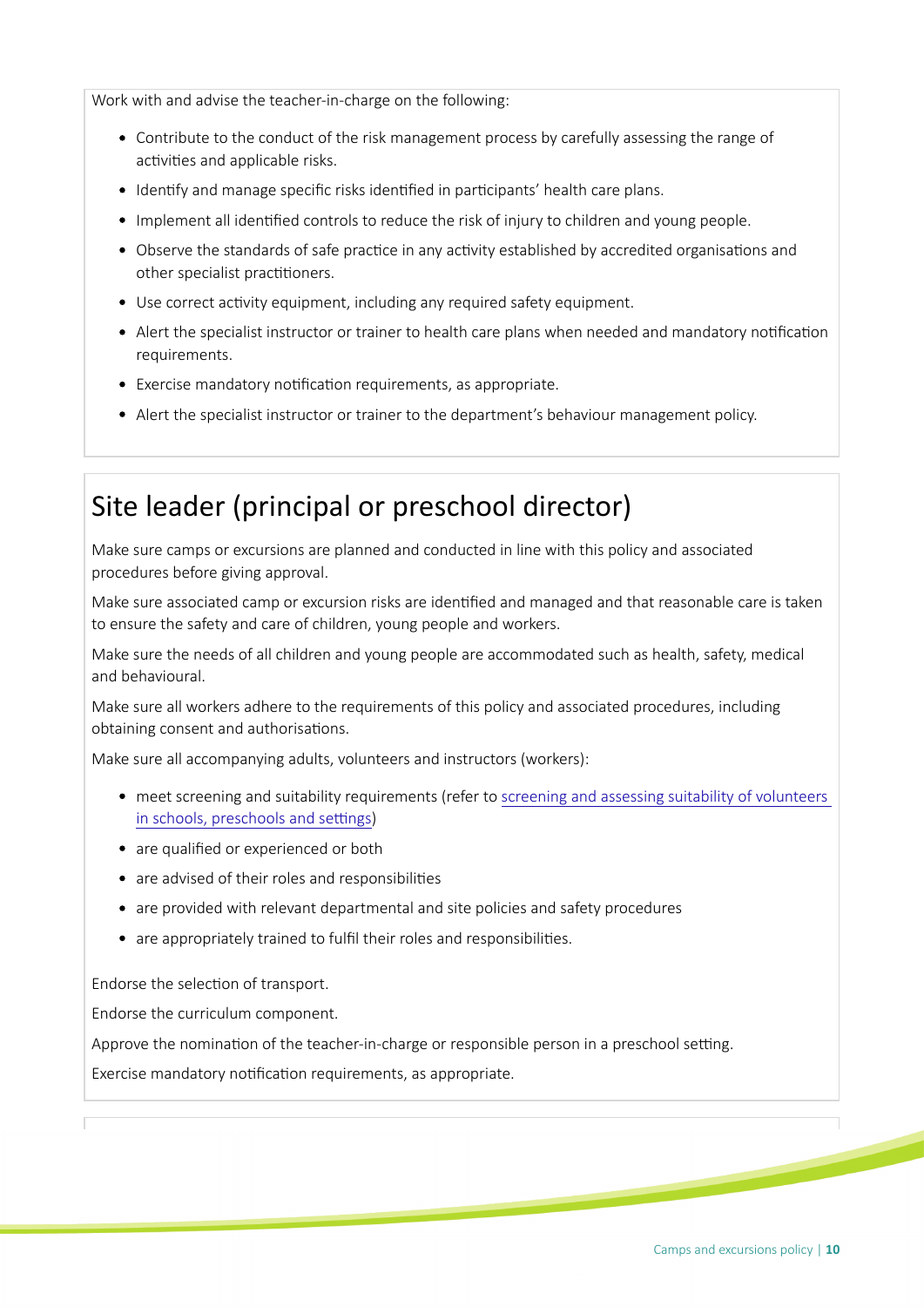# Specialist instructors or trainers

Collaborate with the teacher-in-charge on the following:

- respective roles of workers
- contingency and emergency management plans
- providing the teacher-in-charge with evidence of a current child-related employment screening or working with children check in compliance with the Child Safety (Prohibited Persons) Act 2016.

Comply with all reasonable instructions and directions of the site leader, teacher-in-charge and teachers.

Exercise mandatory notification requirements, as appropriate.

### Accompanying adults or supervisory team

Comply with reasonable instructions and directions of the site leader, teacher-in-charge and teachers. Exercise their duty of care throughout the duration of the camp or excursion.

Follow any relevant department policies and procedures.

Comply with the [volunteer policy](./?a=385726) and volunteer procedure for schools, preschools and care settings.

Exercise mandatory notification requirements, as appropriate.

# Definitions

### accompanying adult or supervisory team

Teachers, site administrative staff, parents, activity leaders or instructors and volunteers.

#### camp

An activity approved or organised by a school during which children and young people leave the site to engage in educational and recreational activities overnight. This is the case regardless of whether the entire group (supervisors and students) leaves from the site or whether students are met at the activity location by supervisory team members.

Sporting and adventure activities are included (where appropriate) regardless of whether they occur on site or not.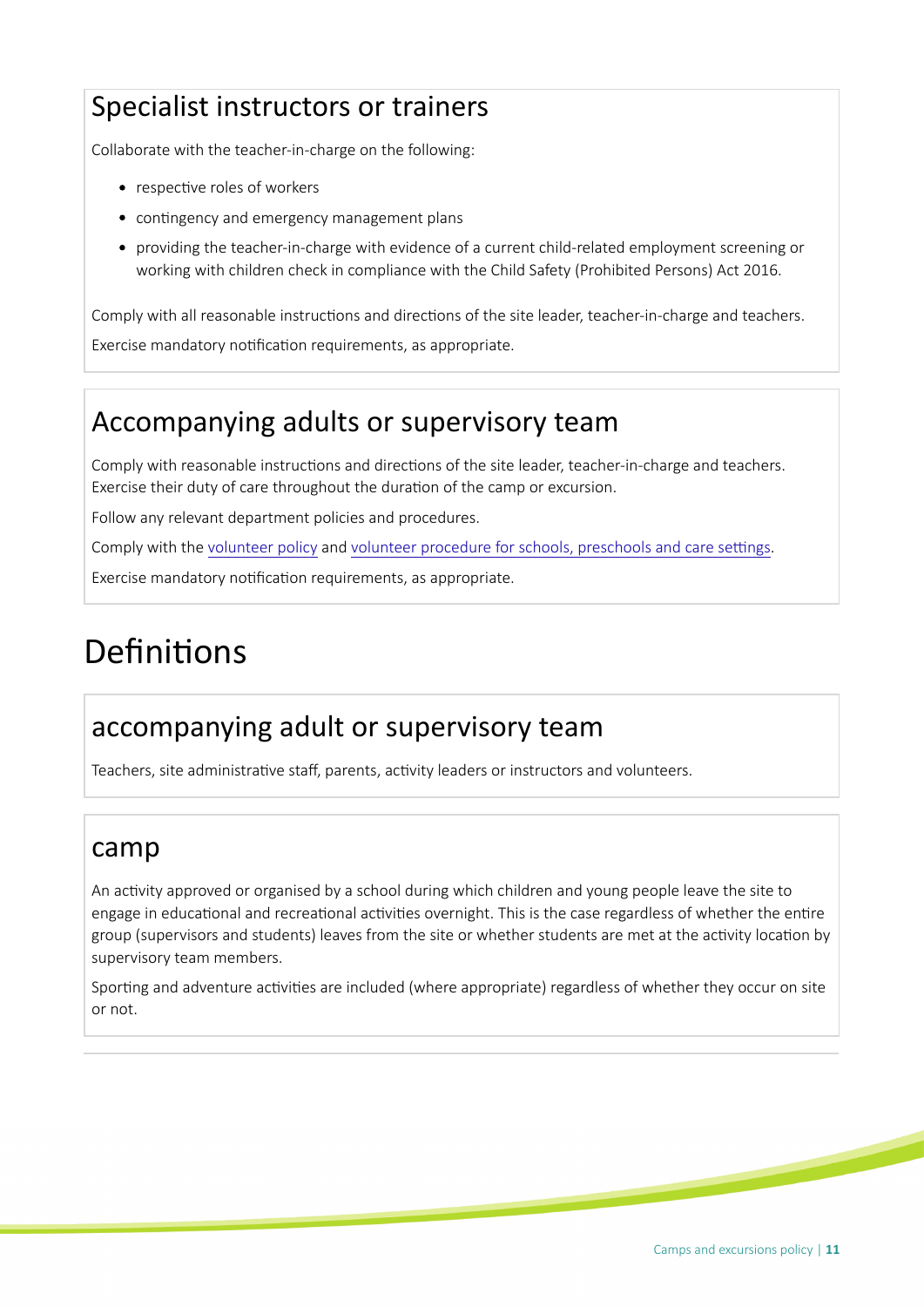# child in care

Refers to where a child is under a guardianship or custody order, under the [Children and Young People](https://www.legislation.sa.gov.au/LZ/C/A/CHILDREN%20AND%20YOUNG%20PEOPLE%20(SAFETY)%20ACT%202017.aspx)  [\(Safety\) Act 2017 \(SA\)](https://www.legislation.sa.gov.au/LZ/C/A/CHILDREN%20AND%20YOUNG%20PEOPLE%20(SAFETY)%20ACT%202017.aspx). This includes the following care arrangements:

- where a child is under custody or guardianship of the Chief Executve of the Department for Child Protection
- where there is an order placing a child under custody or guardianship of a specifed person
- Voluntary custody agreements
- unaccompanied refugee minors under the [Immigraton \(Guardianship of Children\) Act 1946](http://www6.austlii.edu.au/cgi-bin/viewdb/au/legis/cth/consol_act/ioca1946337) (Cth) with guardianship delegated to the Chief Executive.

### consent

The parent or authorised person agrees in writng (or by digital means where a digital form is used) to their child or young person participating in a camp or excursion activity after they have been made aware of the details, risks and costs involved.

# duty of care

The legal obligation to take reasonable care to protect another from all reasonably foreseeable risk of harm.

### excursion

An activity approved or organised by a school or preschool (not including work experience) during which children and young people leave the site to engage in educational activities. This is the case regardless of whether the entre group (supervisors and students) leaves from the site or whether students are met at the activity location by supervisory team members.

Sporting and adventure activities are included (where appropriate) regardless of whether they occur on site or not.

An excursion is a variation to normal activity and is not predominantly recreational.

### guardian

A person who has legal guardianship or custody of a child.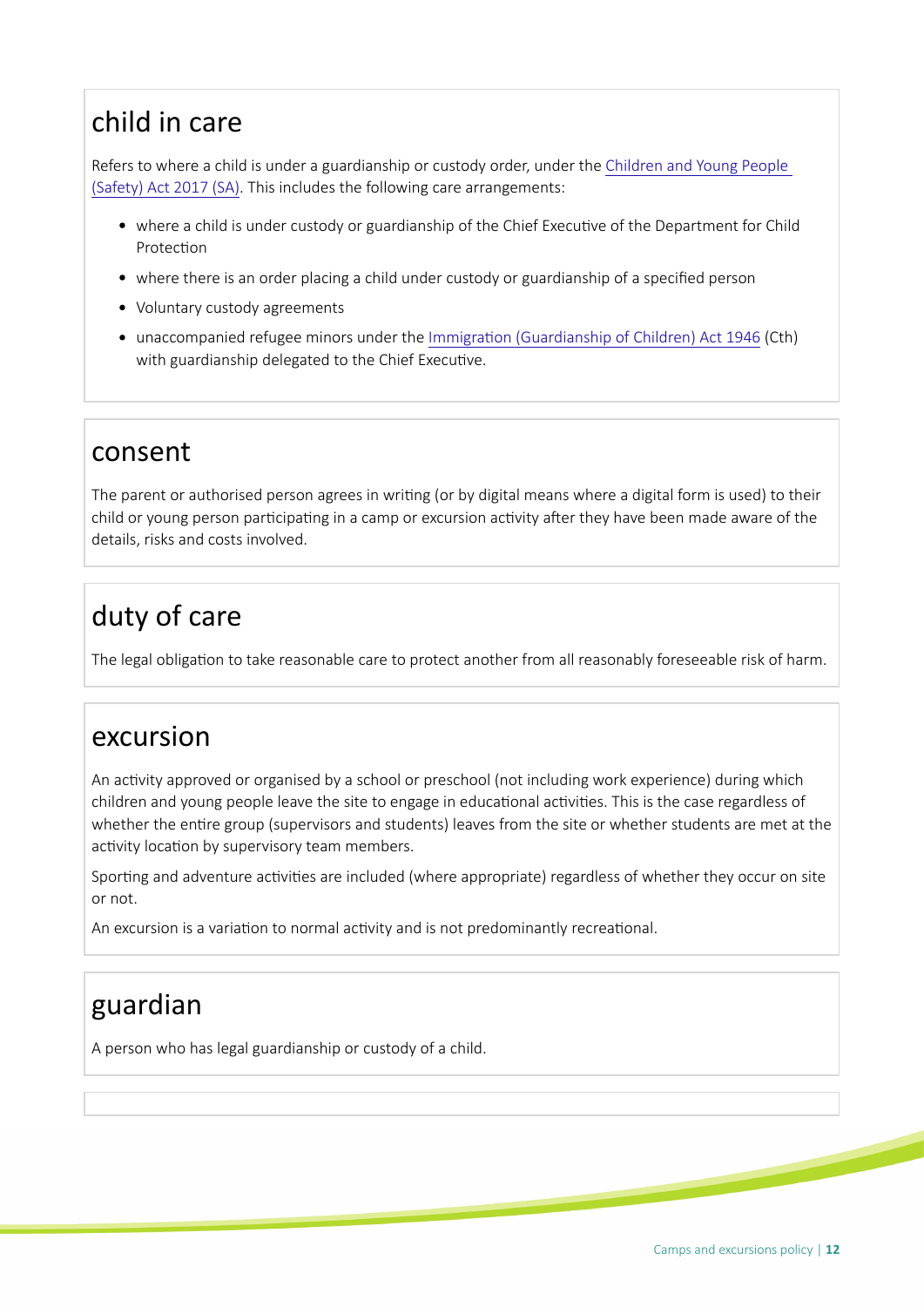### independent student

A student under the age of 18 years who has been assessed and determined by the principal as living separately and independently from their parents.

# in loco parents

A person acting in a parental style relationship with a child, where and the person has intended to place themselves in the positon of a parent toward a child and has assumed the same duty and authority as a parent with respect to the nurturing, control and protection of a child. A person in loco parentis may include a person:

- in a de facto relationship with a child's biological parent where they have assumed responsibility for the child
- who has taken over care of a child after the death of both biological parents, or where there has been a family breakdown and the child is estranged from both biological parents
- in an informal fostering arrangement.

This person does not have to assume any or all financial responsibility for a child to satisfy this definition.

### instructor or trainer

A person who has specifc skills and whose primary role is to instruct the partcular skills of an actvity. The instructor is not necessarily a registered teacher, department employee or member of the site community but may be a private provider or a person employed by an external organisaton.

### parents

For the purposes of this policy, the term parent refers to all persons responsible for the child. A person responsible for the child means a person who is the child's:

- biological parent, adoptive parent or other person recognised as a parent if the child was conceived following a fertilisation procedure or under a surrogacy arrangement
- guardian
- person standing in loco parentis.

This does not include a person who has had their legal custody, guardianship or responsibility for the child removed by a Court, Act or Law. As an example, a biological parent who has had their custody, guardianship or parental responsibility for the child removed by a parentng order made under *Family Law Act 1975* is not a person responsible for the child.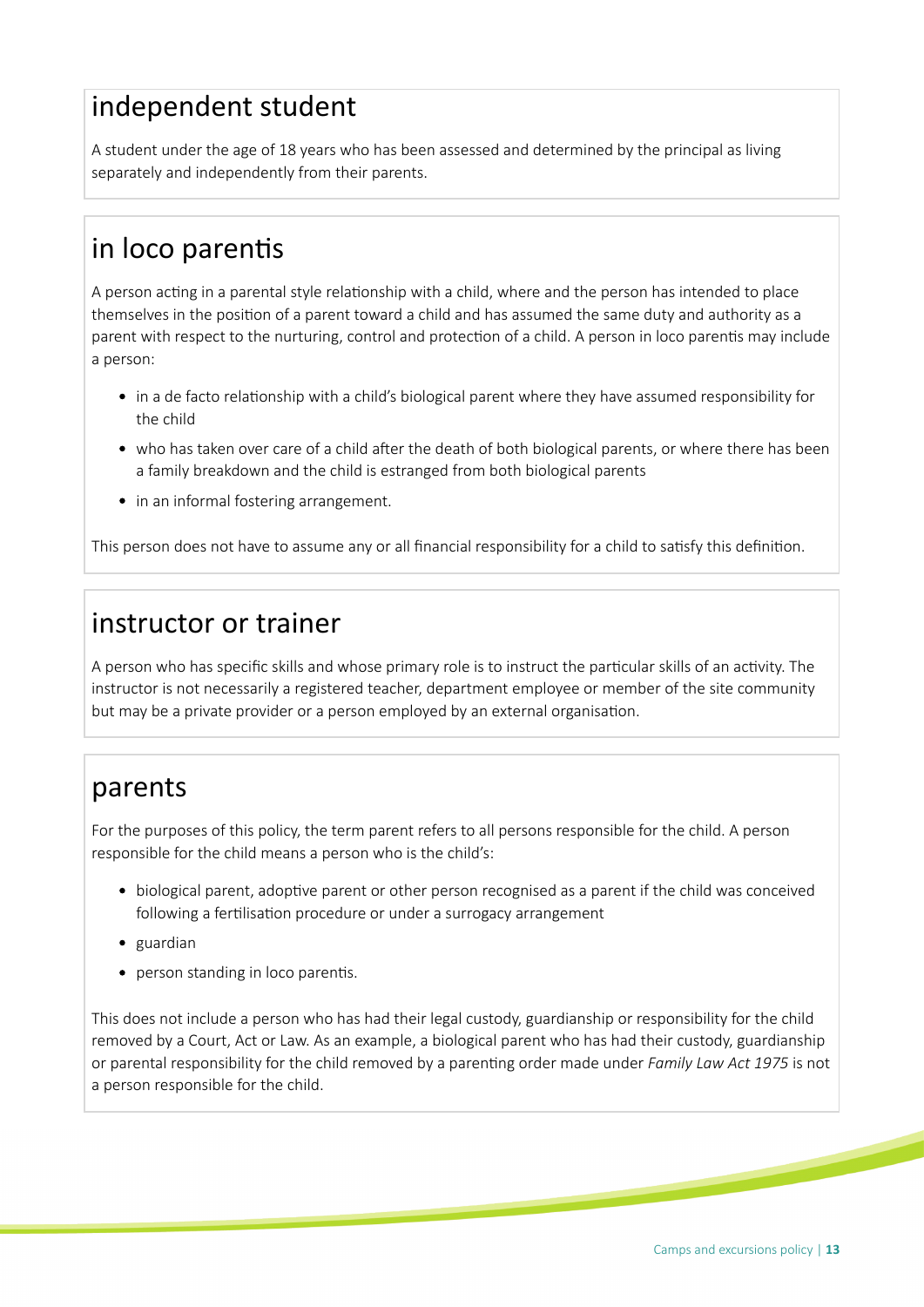Includes an independent student.

Includes a caregiver (of a child in care) pursuant to the [Children and Young People \(Safety\) Act 2017 \(SA\)](https://www.legislation.sa.gov.au/LZ/C/A/CHILDREN%20AND%20YOUNG%20PEOPLE%20(SAFETY)%20ACT%202017.aspx).

Includes, for standalone preschools, an 'authorised person' pursuant to section 102(4) of the Education and Care Services National Regulations.

### reasonable adjustments

An adjustment is reasonable in relation to a child or young person with a disability if it balances the interests of everyone afected.

In assessing what is reasonable in line with the legislative requirements of the Disability Discrimination Act 1992, consider all the relevant circumstances and interests, including:

- the child or young person's disability
- the views of the child or young person or their associate
- the effect of the adjustment on the child or young person's:
	- ability to achieve learning outcomes
	- ability to participate in courses or programs
	- independence
- the effect of the proposed adjustment on anyone else, including the education provider or site, staff and other children and young people
- the costs and benefits of making the adjustment (clause 3.4(2) of the Disability Standards for Education 2005).

### site

Includes:

- schools
- preschools (school-based and standalone)
- occasional care
- rural care
- learning and behaviour units
- independent and community-based learning centres (Flexible Learning Options).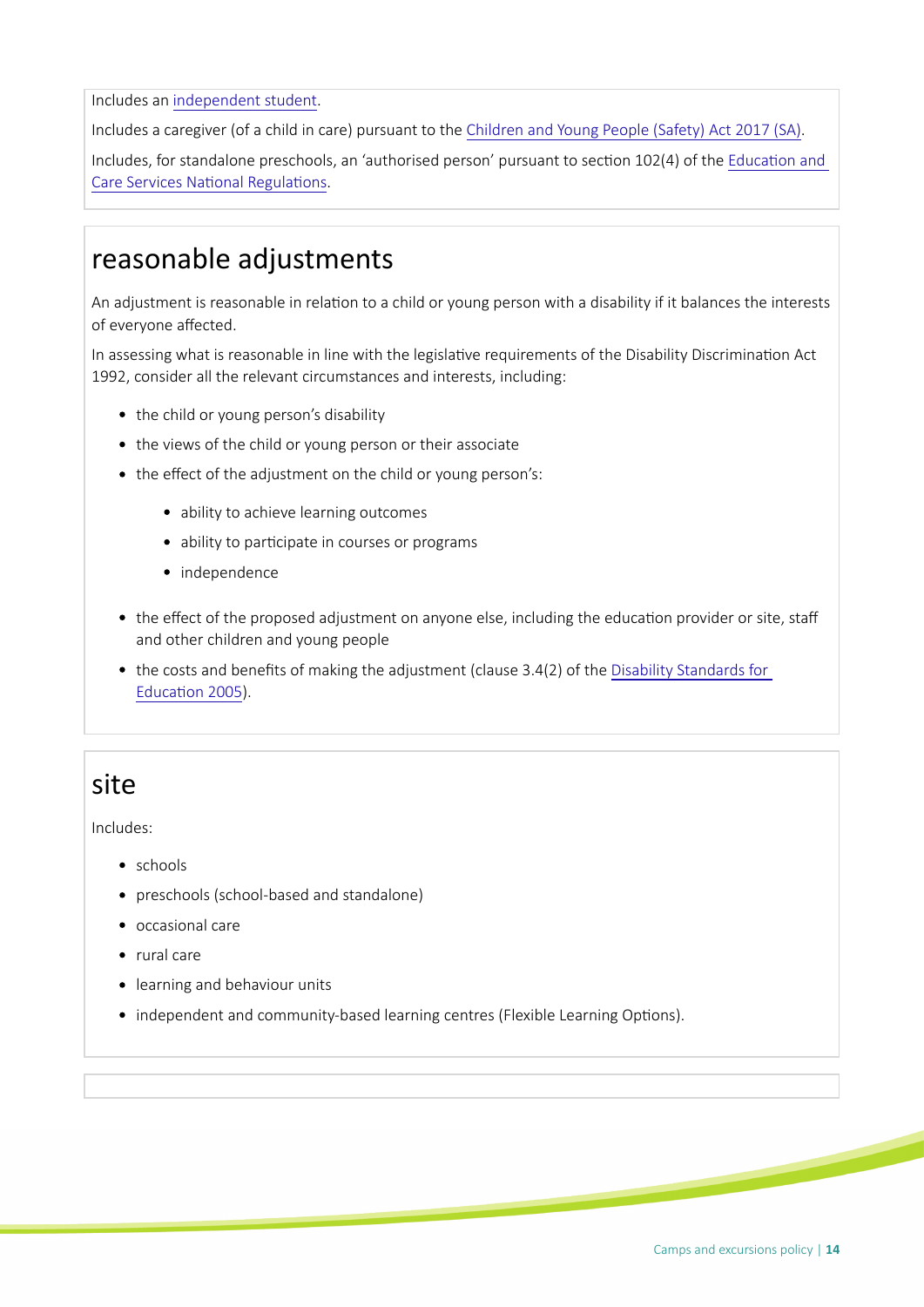## site leader

Principal or preschool director.

# teacher-in-charge (the responsible person in a preschool setting)

The teacher or educator nominated by the site leader to have ultmate responsibility, supervision and authority for implementing this policy and associated procedures for the duration of the camp or excursion.

## unjustifiable hardship

In determining what is considered to be unjustifiable hardship, all relevant circumstances of the particular case must be taken into account, including:

- the nature of the benefit or detriment likely to accrue or be suffered by anyone concerned
- the effect of the disability of a person concerned
- the fnancial circumstances and the estmated amount of expenditure required to be made by the person claiming unjustifiable hardship (section 11 of the Disability Discrimination Act 1992 (Cth)).

### workers

Defined under section 7 of the Work Health and Safety Act 2012 (SA) as any person who works for the department as a:

- employee
- trainee
- volunteer
- outworker
- apprentice
- work experience student
- contractor or sub-contractor
- employees of a contractor or sub-contractor
- employee of a labour hire company assigned to work for the department.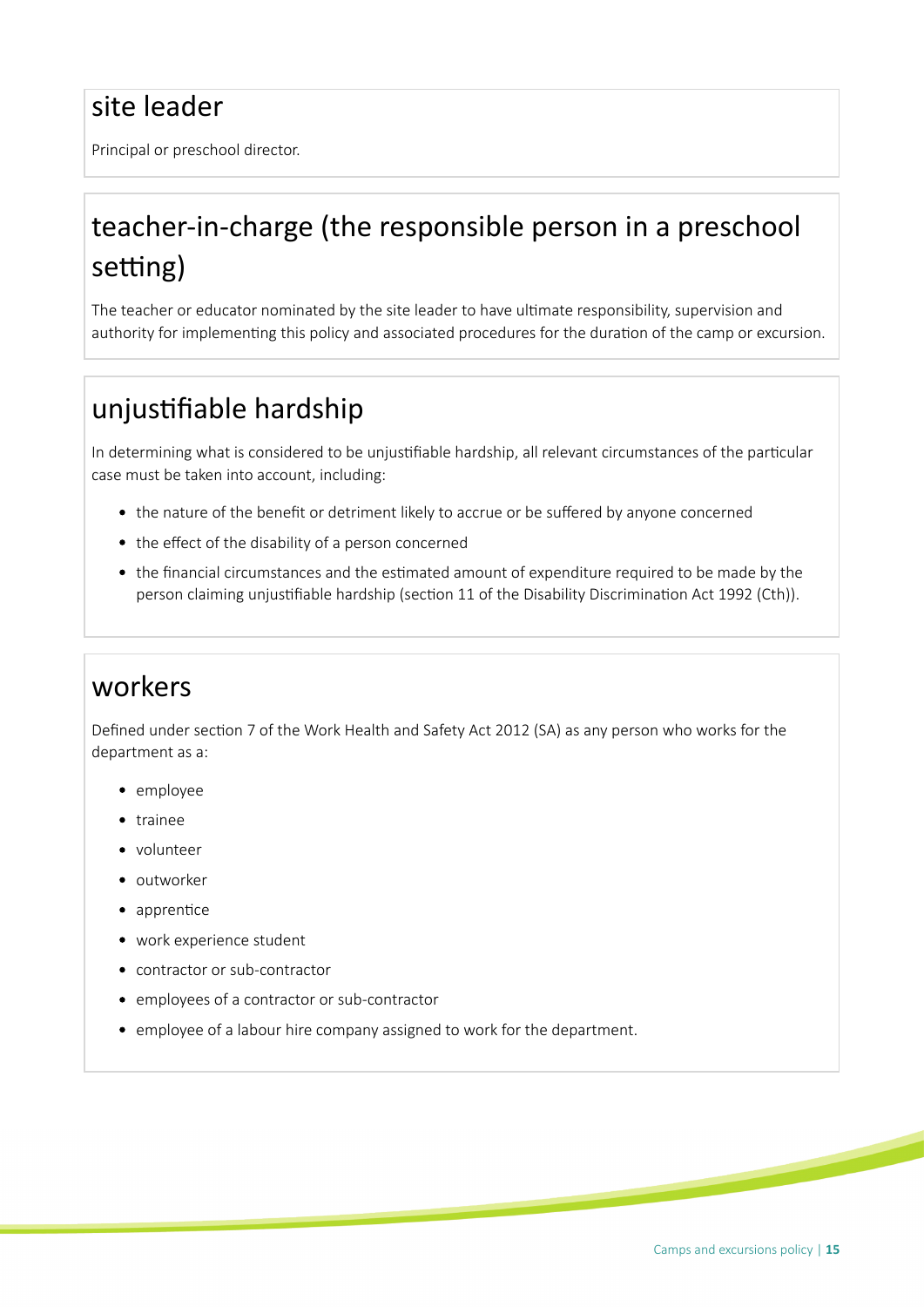# Supporting information

Application to conduct a camp or excursion (ED169) (DOC 158KB) Consent form for camp, excursion, sporting or adventure activity (ED170) (DOC 146KB) [Sports, adventure, camps and excursions risk management form \(DOCX 2.1MB\)](https://edi.sa.edu.au/library/document-library/psp/conditions-for-learning/camps,-excursions-and-sporting-activities/camps-and-excursion-risk-management-form.docx)

# **Related legislation**

Education and Children's Services Act 2019 [Educaton and Children's Services Regulatons 2020](https://www.legislation.sa.gov.au/LZ/C/R/EDUCATION%20AND%20CHILDRENS%20SERVICES%20REGULATIONS%202020.aspx) Education and Early Childhood Services (Registration and Standards) Act 2011 (Schedule 1 Education and Care Services National Law) Education and Early Childhood Services (Registration and Standards) Education and Care Services National Regulations 2011 Disability Discrimination Act 1992 [Disability Standards for Educaton 2005](https://www.legislation.gov.au/Details/F2005L00767) [Children and Young People \(Safety\) Act 2017](https://www.legislation.sa.gov.au/LZ/C/A/CHILDREN%20AND%20YOUNG%20PEOPLE%20(SAFETY)%20ACT%202017.aspx) [Child Safety \(Prohibited Persons\) Act 2016](https://www.legislation.sa.gov.au/LZ/C/A/CHILD%20SAFETY%20(PROHIBITED%20PERSONS)%20ACT%202016.aspx) [Work Health and Safety Act 2012](https://legislation.sa.gov.au/LZ/C/A/WORK%20HEALTH%20AND%20SAFETY%20ACT%202012.aspx)

Work Health and Safety Regulations 2012

### Related policies

[Admission procedure](https://edi.sa.edu.au/library/document-library/controlled-procedures/admission-procedure) [Alcohol, tobacco and other drugs incident management procedure](https://edi.sa.edu.au/library/document-library/controlled-procedures/alcohol%2C-tobacco-and-other-drugs-incident-management-procedure) Bushfire preparation procedure (PDF 282.1KB) [Bushfre response procedure \(PDF 1.4MB\)](https://edi.sa.edu.au/library/document-library/controlled-procedures/bushfire-response-procedure.pdf) [Camps and excursions procedure](https://edi.sa.edu.au/library/document-library/controlled-procedures/camps-and-excursions-procedure) Child protection in education and early childhood services policy [Children and students with disability policy](https://edi.sa.edu.au/library/document-library/controlled-policies/children-and-students-with-disability-policy) [Duty of care to children and young people policy](https://edi.sa.edu.au/library/document-library/controlled-policies/duty-of-care-policy) First aid and infection control standard [Gender diverse and intersex children and young people support procedure \(PDF 315.7KB\)](https://edi.sa.edu.au/library/document-library/controlled-procedures/gender-diverse-intersex-children-young-people-support-procedure.pdf) Information and records management policy Information Sharing Guidelines for Promoting Safety and Wellbeing (PDF 1.5MB)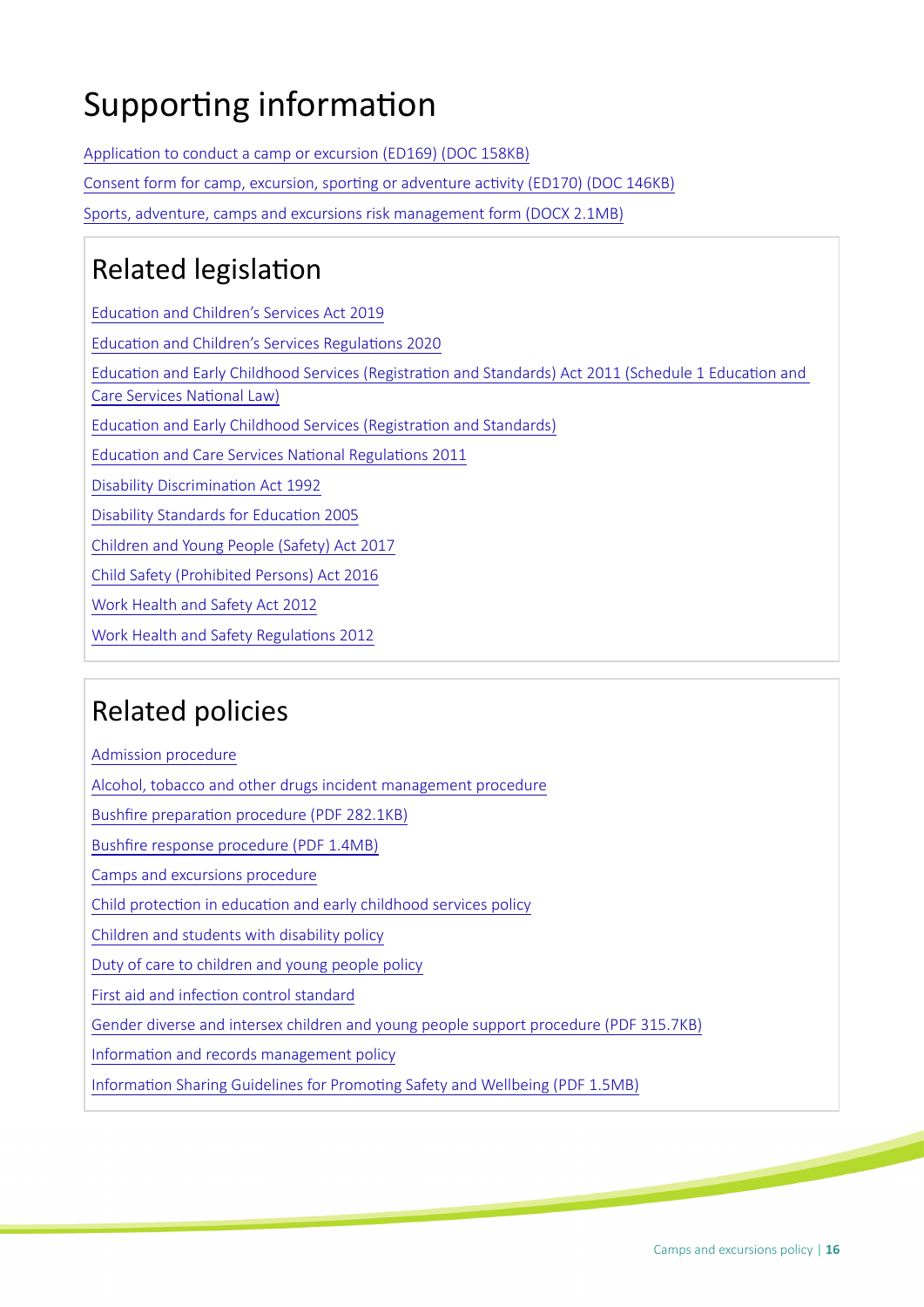| Insurance and claims management in relation to children, students or visitors on departmental premises or                                                                        |
|----------------------------------------------------------------------------------------------------------------------------------------------------------------------------------|
| participating in departmental activities procedure                                                                                                                               |
| Managing allegations of sexual misconduct in SA education and care settings guideline (PDF 715KB)                                                                                |
| Overseas travel policy                                                                                                                                                           |
| Overseas travel - student excursions procedure                                                                                                                                   |
| Protective practices for staff in their interactions with children and young people - guidelines for staff<br>working or volunteering in education and care settings (PDF 651KB) |
| Reporting critical incidents, injuries, hazards and near misses procedure (PDF 365.9KB)                                                                                          |
| Safety management procedure                                                                                                                                                      |
| School and preschool enrolment policy                                                                                                                                            |
| School transport policy                                                                                                                                                          |
| Screening and suitability - child safety policy (PDF 280.0KB)                                                                                                                    |
| Smoke-free policy                                                                                                                                                                |
| Sporting and adventure activities standard                                                                                                                                       |
| Volunteer policy                                                                                                                                                                 |
| Volunteer procedure for schools, preschools and care settings                                                                                                                    |
| Working in isolation procedure                                                                                                                                                   |

# Record history

Published date: March 2022

# Approvals

OP number: 27 File number: 15/02123 Status: approved Version: 2.6 Policy Officer: Manager, Policy and Strategy, Conditions for Learning Policy sponsor: Director, Conditions for Learning Responsible Executive Director: Executive Director, Partnerships Schools and Preschools Approved by: Director, Conditions for Learning Approval date: 8 February 2022 Next review date: 8 February 2025